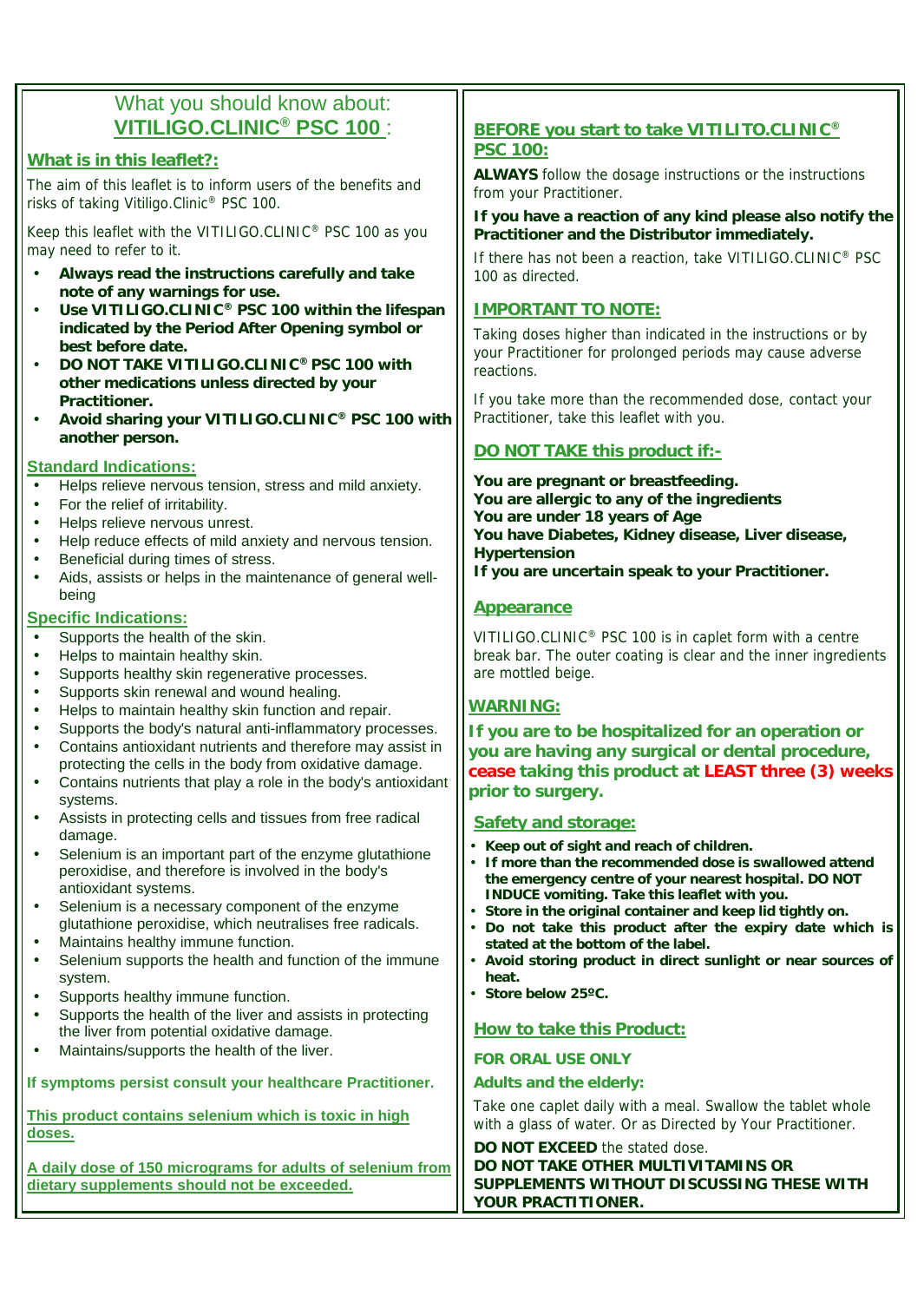| How to take this Product: Continued                                                                                                                                                                                                                                                                                                                                                                                                                                                            | Side Effects and/or Contraindications:                                                                                                                                                                                                                                                                                                                                                                 |                                        |
|------------------------------------------------------------------------------------------------------------------------------------------------------------------------------------------------------------------------------------------------------------------------------------------------------------------------------------------------------------------------------------------------------------------------------------------------------------------------------------------------|--------------------------------------------------------------------------------------------------------------------------------------------------------------------------------------------------------------------------------------------------------------------------------------------------------------------------------------------------------------------------------------------------------|----------------------------------------|
| If your symptoms persist consult your Doctor or Practitioner.                                                                                                                                                                                                                                                                                                                                                                                                                                  | Sarsaparilla may possibly increase the absorption of the<br>heart drug, digoxin by the body.                                                                                                                                                                                                                                                                                                           |                                        |
| If you forget to take your d ose, DO NOT take a double dose to<br>make up for a forgotten dose. Take the next dose when it<br>becomes due.                                                                                                                                                                                                                                                                                                                                                     | When sarsaparilla is taken at the same time that<br>prescription drugs for insomnia are taken, it may cause the<br>drug to leave the body more quickly than it would<br>ordinarily. As a result, the drug may not b e as effective.                                                                                                                                                                    |                                        |
| <b>Side Effects and/or Contraindications:</b><br>Allow at least two (2) hours between taking prescription<br>drugs, non-prescription drugs or dietary supplements and<br>taking this table.<br>This product contains selenium which is toxic in high<br>doses. A daily dose of 150 micrograms for adults of<br>selenium from dietary supplements should not be<br>exceeded.<br>A flushing reaction can occur with doses of niacin as low<br>as 30 mg/day, but occurs more commonly with larger | Ginger may cause an allergic reaction in individuals<br>sensitive to ginger or other members of the Zingiberaceae<br>family.<br>Boswellia may be contraindicated in those with pre-<br>÷,<br>existing gastritis or gastro-esophageal reflux disease<br>(GERD)<br>Boswellia moderates 5-lipoxygenase and therefore may<br>interact with leukotriene inhibitors.<br>Boswellia may be a dopamine agonist. |                                        |
| doses.                                                                                                                                                                                                                                                                                                                                                                                                                                                                                         | <b>INGREDIENTS</b>                                                                                                                                                                                                                                                                                                                                                                                     |                                        |
| Gallbladder Disease use with caution.                                                                                                                                                                                                                                                                                                                                                                                                                                                          | d-Alpha Tocopheryl Acid Succinate                                                                                                                                                                                                                                                                                                                                                                      | 10.35mg                                |
| Kidney Disease use with caution.<br>Liver Disease Avoid large dosed in patients with a history<br>of liver disease.<br>Severe Hypotension Contraindicated                                                                                                                                                                                                                                                                                                                                      | (Vitamin E)<br>Calcium Ascorbate Dihydrate<br>Equiv. Ascorbic Acid (Vitamin C)                                                                                                                                                                                                                                                                                                                         | 12.5mg<br>10.3mg                       |
| Phenylalanine should beavoided in people with inherited<br>disorders of phenylalanine metabolism.<br>Magnesium inhibits calcium entry into smooth muscle cells                                                                                                                                                                                                                                                                                                                                 | Nicotinamide (Vitamin B3)<br>Phenyalanine<br>Inositol                                                                                                                                                                                                                                                                                                                                                  | 50 <sub>mg</sub><br>75mg<br>25mg       |
| and may have additive effects with calcium channel<br>blockers.                                                                                                                                                                                                                                                                                                                                                                                                                                | Glutamine<br><b>Taurine</b><br>Glucosamine Hydrochloride                                                                                                                                                                                                                                                                                                                                               | 25mg<br>25mg<br>150 <sub>mg</sub>      |
| Individuals with iron-deficiency anaemia may have<br>enhanced manganese absorption.<br>Inositol may cause nausea, tiredness, headache, and                                                                                                                                                                                                                                                                                                                                                     | <b>Chondroitin Sulfate</b><br>, Bovine<br>Dimethyl Sulfone (MSM)                                                                                                                                                                                                                                                                                                                                       | 80 <sub>mg</sub><br>300 <sub>mg</sub>  |
| dizziness.<br>In high doses, inositol may theoretically cause uterine<br>contractions and is therefore contraindicated in late                                                                                                                                                                                                                                                                                                                                                                 | Magnesium Oxide, Heavy<br>Equiv. Magnesi um                                                                                                                                                                                                                                                                                                                                                            | 22.3mg<br>13.5mg                       |
| pregnancy.                                                                                                                                                                                                                                                                                                                                                                                                                                                                                     | Manganese Amino Acid Chelate<br>Equiv. Manganese                                                                                                                                                                                                                                                                                                                                                       | 750ug<br>75ug                          |
| e of this<br>If a female Patient is considering pregnancy, the us<br>product is not recommended. If a female Patient after<br>taking this product finds herself pregnant, she should                                                                                                                                                                                                                                                                                                           | <b>Zinc Oxide</b><br>Equiv. Zinc                                                                                                                                                                                                                                                                                                                                                                       | 8.9mg<br>7.2mg                         |
| cease the use of this product and see her Practitioner<br>immediately.                                                                                                                                                                                                                                                                                                                                                                                                                         | Selenomethionine<br>Equiv. Selenium                                                                                                                                                                                                                                                                                                                                                                    | 375ug<br>150ug                         |
| Glucosamine may increase the anti-inflammatory activity of<br>NSAIDs such as ibuprofen e.g. Advil. This interaction may<br>result in the need for lower doses of these medications.                                                                                                                                                                                                                                                                                                            | Concentrated extract equiv. to dry.<br>Smilax Officinalis (sarsaparilla)<br>Root & Rhizome                                                                                                                                                                                                                                                                                                             | 200 <sub>mg</sub>                      |
| Use chondroitin cautiously in patients with asthma.<br>Preliminary clinical research suggests that chondroitin may                                                                                                                                                                                                                                                                                                                                                                             | Curcuma Longa (Tumeric) Rhizome<br>Zin giber Officinale (Ginger)                                                                                                                                                                                                                                                                                                                                       | 250 <sub>mg</sub><br>100 <sub>mg</sub> |
| cause the spread or recurrence of prostate cancer. The<br>chondroitin sulfate proteoglycan, versican, seems to                                                                                                                                                                                                                                                                                                                                                                                 | Rhizome<br>Boswellia Serrata Gum Dieoresin                                                                                                                                                                                                                                                                                                                                                             | 200 <sub>mg</sub>                      |
| facilitate invasion of cancer cells into the prostate stroma.<br>This effect has not been shown with supplemental<br>chondroitin sulfate. But until more is known, advise men<br>with prostate cancer or those at increased risk for prostate                                                                                                                                                                                                                                                  | Manufactured by: Tirsel Pty. Ltd.<br>Factory 1, 2 Govan Street<br>SEAFORD, Victoria, 3198                                                                                                                                                                                                                                                                                                              |                                        |
| cancer to avoid chondroitin.<br>Magnesium supplements can interact with a number of                                                                                                                                                                                                                                                                                                                                                                                                            | Australia.<br>Phone: +61 481 532 486                                                                                                                                                                                                                                                                                                                                                                   |                                        |
| prescription medications including: digitalis-based heart                                                                                                                                                                                                                                                                                                                                                                                                                                      | +61 3 9770 6340<br>Fax:                                                                                                                                                                                                                                                                                                                                                                                |                                        |
| medications, potassium-sparing diuretics, and blood<br>pressure lowering drugs of the angiotensin-converting                                                                                                                                                                                                                                                                                                                                                                                   | Email: info@tirsel.com.au                                                                                                                                                                                                                                                                                                                                                                              |                                        |
| enzyme inhibitor type.                                                                                                                                                                                                                                                                                                                                                                                                                                                                         | Dated: 06/09/2017 Issue: 1                                                                                                                                                                                                                                                                                                                                                                             |                                        |